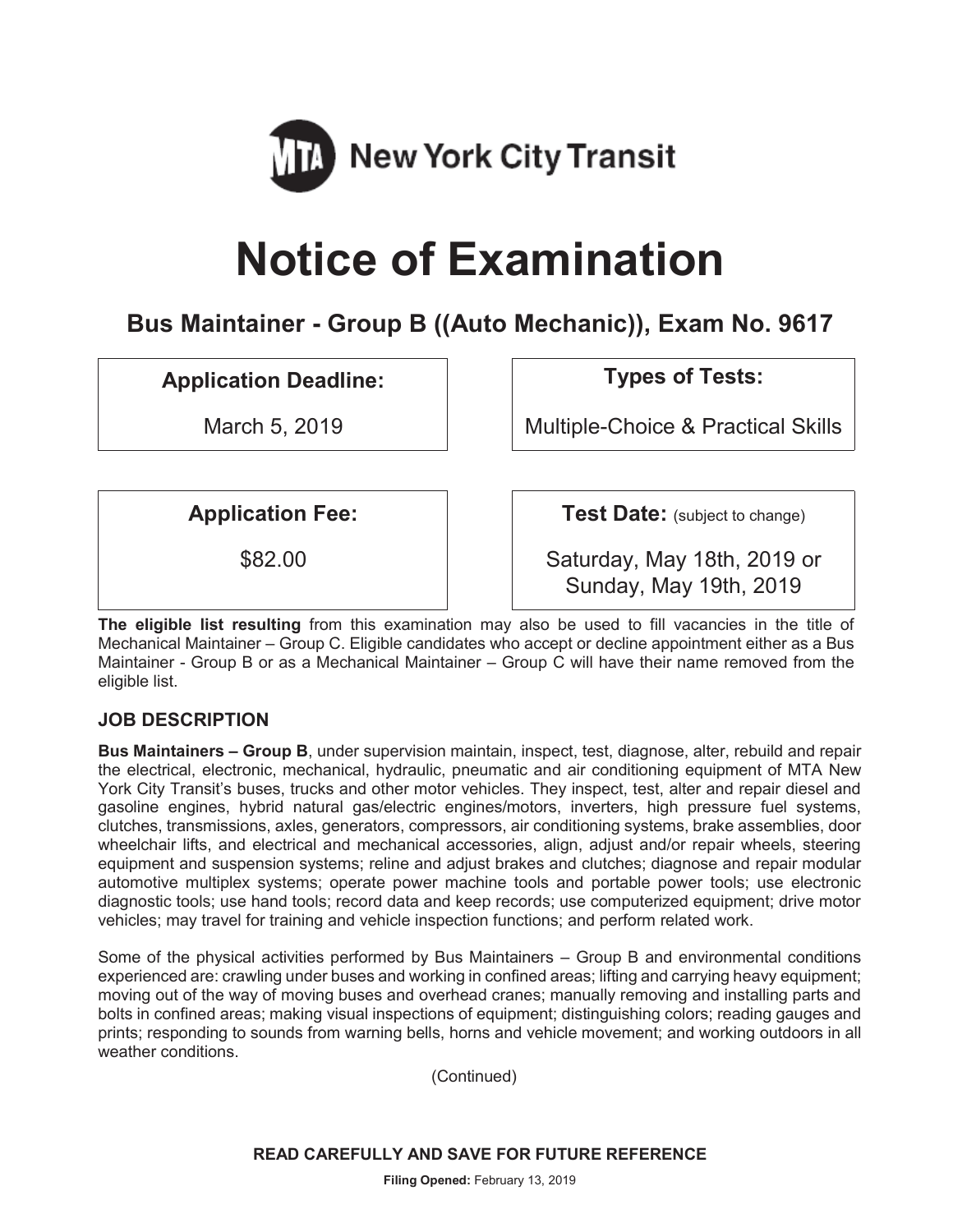# **JOB DESCRIPTION** (Continued)

**Mechanical Maintainers – Group C**, under supervision, maintain, install, inspect, test, alter, and repair shop equipment and machinery in MTA New York City Transit's bus shops. They maintain, install, inspect, test, alter, and repair electro-mechanical, hydraulic, and pneumatic equipment and machinery, including cranes, forklifts, bus lifts, paint booths, pressure washers, overhead doors, and machine shop equipment; drive trucks, keep records, and perform related work.

Some of the physical activities performed by Mechanical Maintainers – Group C and the environmental conditions experienced are: crouching under equipment and machinery; making visual and tactile inspections of equipment; reading gauges and drawings; climbing into and out of maintenance pits; working in confined spaces; climbing ladders and structures; operating lifts and overhead machinery and cranes; welding; using hand and power tools; hearing warnings (verbal, horns, bells); carrying heavy tools and equipment; and working outdoors in all weather conditions.

**Special Working Conditions:** Bus Maintainers - Group B and Mechanical Maintainers – Group C may be required to work various shifts including nights, Saturdays, Sundays and holidays.

(These brief descriptions do not include all of the duties of these positions.)

# **SALARY AND BENEFITS**

The current minimum salary for Bus Maintainer – Group B is \$30.8124 per hour for a 40-hour week increasing to \$36.2499 in the sixth year of service. The current minimum salary for Mechanical Maintainer – Group C is \$30.8124 per hour for a 40-hour week increasing to \$36.2499 in the sixth year of service. These rates are subject to change. The benefits of these positions include, but are not limited to, night and weekend salary differentials, paid holidays, vacations, sick leave, a comprehensive medical plan, and a pension plan.

## **HOW TO QUALIFY**

**Education and Experience Requirements:** By the **last day of the Application Period,** you must meet one of the requirements in "1" or "2":

- 1. Four years of full-time satisfactory experience as a journey-level mechanic (i.e., a fully trained, knowledgeable, experienced, proficient, and competent mechanic) repairing passenger automobiles, trucks, buses, or aircraft; or
- 2. Three years of full-time satisfactory experience at the journey-level as described in paragraph "1" above, plus the completion of one of the following listed below before obtaining your journey-level experience:
	- A. Two years of full-time satisfactory experience as a mechanic's helper, apprentice or trainee performing or assisting in the work described above; or
	- B. Graduation from a recognized trade school or technical school with a major course of study in automotive mechanics or a closely related field, totaling 600 hours; or
	- C. Graduation from a vocational high school with a major course of study in automotive mechanics, or a closely related field; or
	- D. Graduation from an accredited college or university with an associate's degree or higher with a major course of study in automotive mechanics or a closely related field.

The vocational high school, technical school, or trade school must be approved by a State's Department of Education or a recognized accrediting organization. The college or university must be accredited by regional, national, professional or specialized agencies recognized as accrediting bodies by the U.S. Secretary of Education, and by the Council of Higher Education Accreditation (CHEA).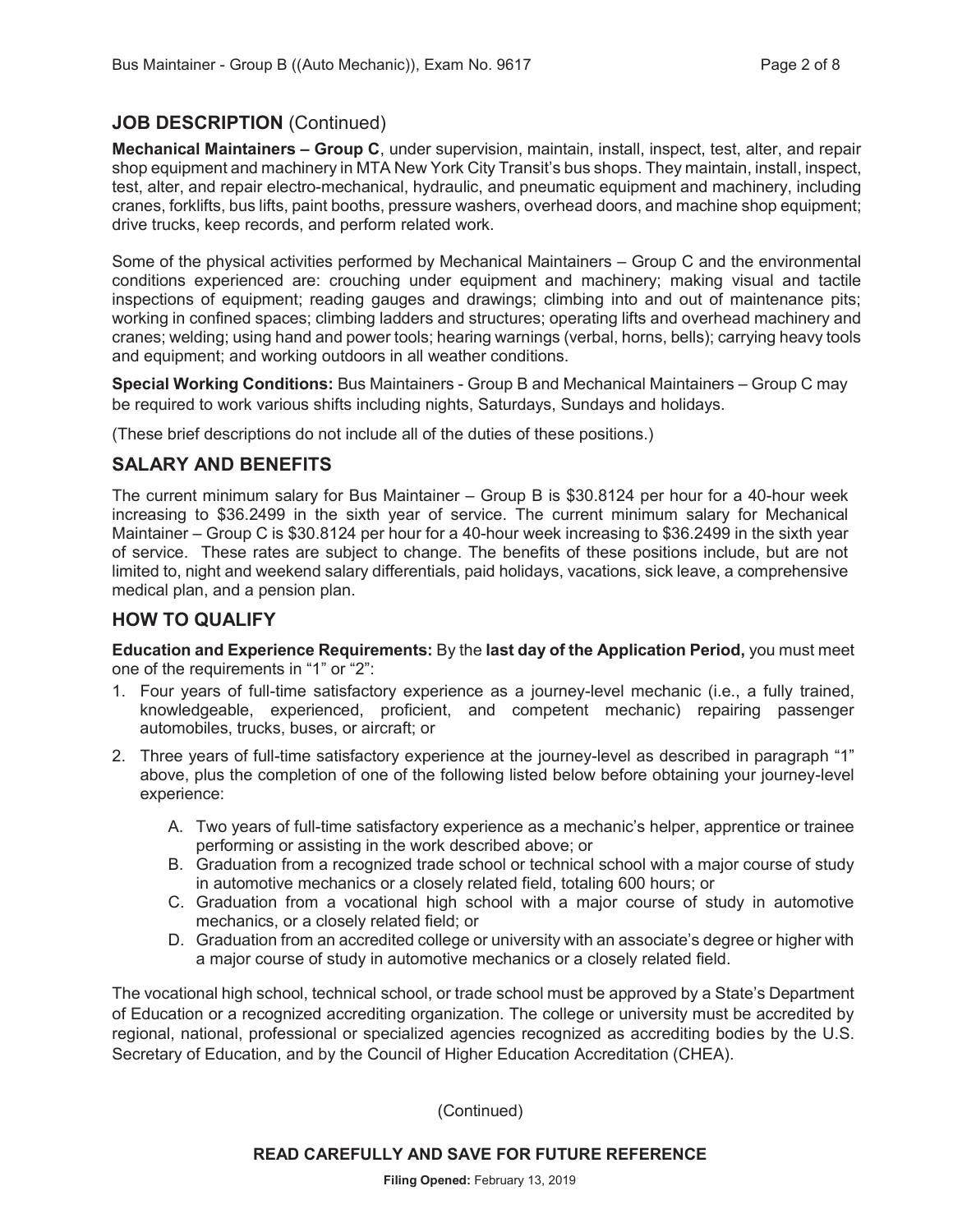## **HOW TO QUALIFY** (Continued)

Qualifying part-time experience will be credited on a pro-rated basis.

**The following types of experience are not acceptable**: auto body and fender repair; auto or truck assembly; dealership make-ready repair; fuel, oil and lube servicing; vehicle inspection; exclusive specialty replacement shop work, such as tire replacement, replacement of exhaust parts (muffler), glass, climate control parts, etc.; and salvage and junkyard extraction.

You are responsible for determining whether you meet the qualification requirements for this examination prior to submitting the *Application*. You may be given the test(s) and/or assessment(s) before we determine if you meet the qualification requirements. If you are marked "Not Qualified," your *Application* fee will **not** be refunded and you will **not** receive a score.

**Foreign Education Fact Sheet (required only if you need credit for your foreign education for this examination):** If you were educated outside the United States, you must have your foreign education evaluated to determine its equivalence to education obtained in the United States. The services that are approved to make this evaluation, as well as instructions on how to submit this evaluation are listed in the *Foreign Education Fact Sheet* included with your application packet. When you contact the evaluation service, ask for a "document-by-document" (general) evaluation of your foreign education.

You will be required to indicate if you met the education and experience requirements on the date that you are scheduled to take the multiple-choice test. You may also be required to complete additional forms in regards to your education and experience at the time of appointment. You will be given the multiplechoice test before we verify your qualifications for this examination.

#### **REQUIREMENTS TO BE APPOINTED**

**Driver License Requirement:** 

**Bus Maintainers – Group B:** At the time of appointment, you must possess either:

- 1. A Class B Commercial Driver License (CDL) valid in the State of New York with a passenger endorsement and no disqualifying restrictions; or
- 2. A Motor Vehicle Driver License valid in the State of New York and a Learner Permit for a Class B CDL valid in the State of New York with a passenger endorsement and no disqualifying restrictions.

If you qualify under "2" above, your appointment will be subject to the receipt of a Class B CDL valid in the State of New York with a passenger endorsement and no disqualifying restrictions at the end of a special training course in bus operation. If you fail to successfully complete the special training course in bus operation, including the receipt of a Class B CDL valid in the State of New York with a passenger endorsement and no disqualifying restrictions, your employment will be terminated.

If you have serious moving violations, a license suspension or an accident record, you may be disqualified.

The Class B Commercial Driver License (CDL) with passenger endorsement and no disqualifying restrictions must be maintained for the duration of your employment in the title. Such license and/or Learner Permit must not include any restrictions which would preclude the performance of Bus Maintainer – Group B work.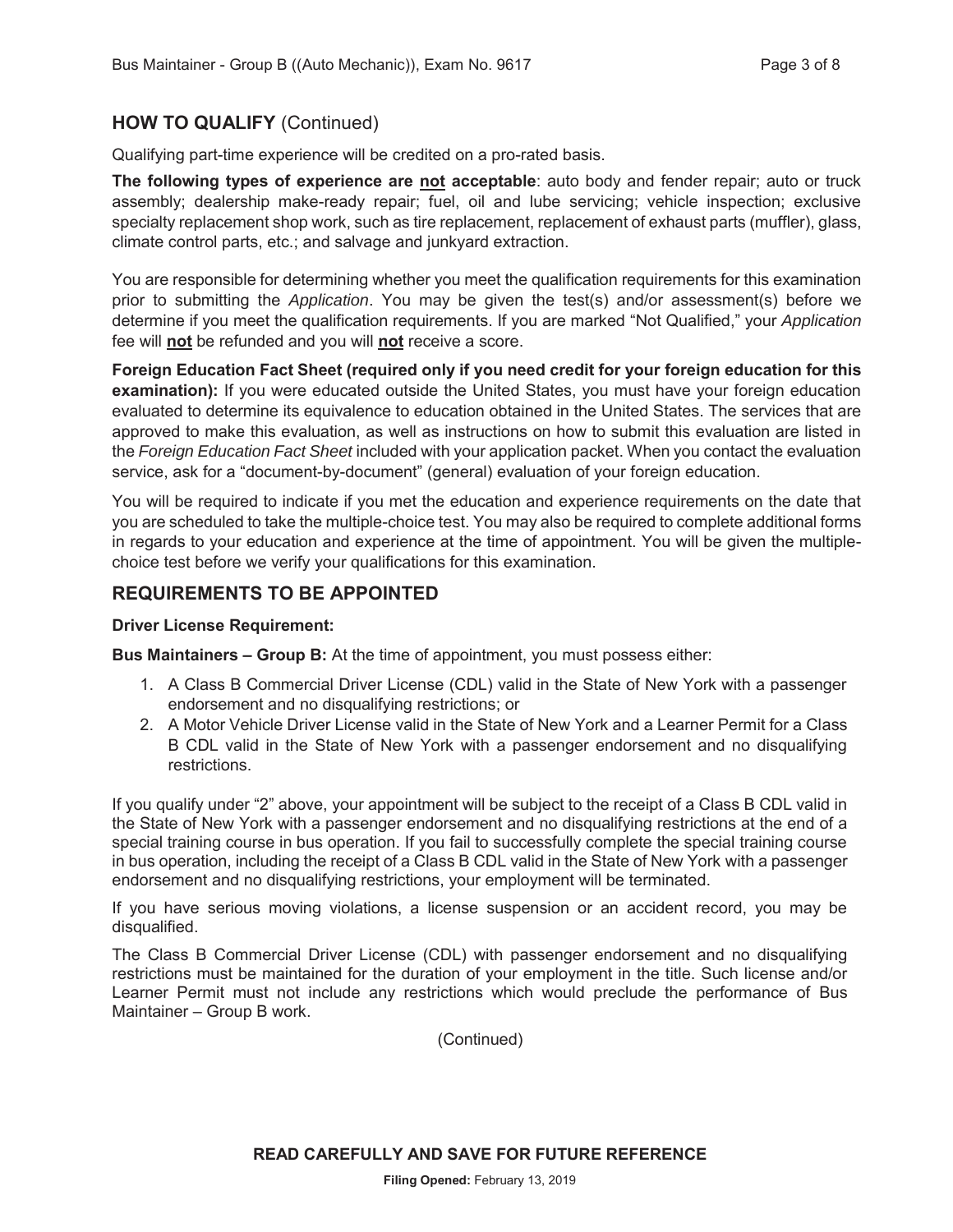# **REQUIREMENTS TO BE APPOINTED** (Continued)

**Mechanical Maintainers – Group C:** At the time of appointment, you must possess either:

- 1. A Class B Commercial Driver License (CDL) valid in the State of New York with no disqualifying restrictions that would preclude the performance of the duties of this title.
- 2. A Motor Vehicle Driver License valid in the State of New York and a Learner Permit for a Class B CDL valid in the State of New York with no disqualifying restrictions.

If you qualify under "2" above, you must meet the following conditions or your employment will be terminated:

- 1. You must pass a special training course in truck operation offered by MTA New York City Transit; and
- 2. You must receive a Class B CDL valid in the State of New York with no disqualifying restrictions within six months of your appointment.

The Class B CDL, as described above, must be maintained for the duration of your employment. Such license and/or Learner Permit must not include any restrictions which would preclude the performance of Mechanical Maintainer – Group C work. If you have any serious moving violations, license suspension, or an accident record, you may be disqualified.

**Commercial Motor Vehicle Driving Experience in the Military or New York National Guard**: If you are an active member or former member (discharged in the past year) of the military or New York National Guard and have experience driving a Commercial Motor Vehicle in the military or New York National Guard, you may be eligible for a waiver of the New York State commercial driving skills test through the New York State Department of Motor Vehicles. If you believe that you may be eligible for this waiver, you must apply for the waiver through the New York State Department of Motor Vehicles.

**Medical Requirement:** Medical guidelines have been established for the position of Bus Maintainer – Group B and Mechanical Maintainer – Group C. You will be examined to determine whether you can perform the essential functions of these positions. Where appropriate, a reasonable accommodation will be provided for a person with a disability to enable him or her to perform the essential functions of these jobs.

**Drug Screening Requirement:** You must pass a drug screening in order to be appointed, and if appointed, you will be subject to random drug and alcohol tests for the duration of your employment. Additionally, if you have tested positive on a drug or alcohol test or had a refusal to test during preemployment or while employed by a Federal DOT-regulated employer during the applicable period, you must have completed the Substance Abuse Professional (SAP) evaluation, referral and education/treatment process required by federal law in order to be appointed to these safety-sensitive positions.

**Residency:** New York City residency is not required for these positions.

**English Requirement:** You must be able to understand and be understood in English.

**Proof of Identity:** Under the Immigration and Reform Control Act of 1986, you must be able to prove your identity and your right to obtain employment in the United States prior to employment with MTA New York City Transit.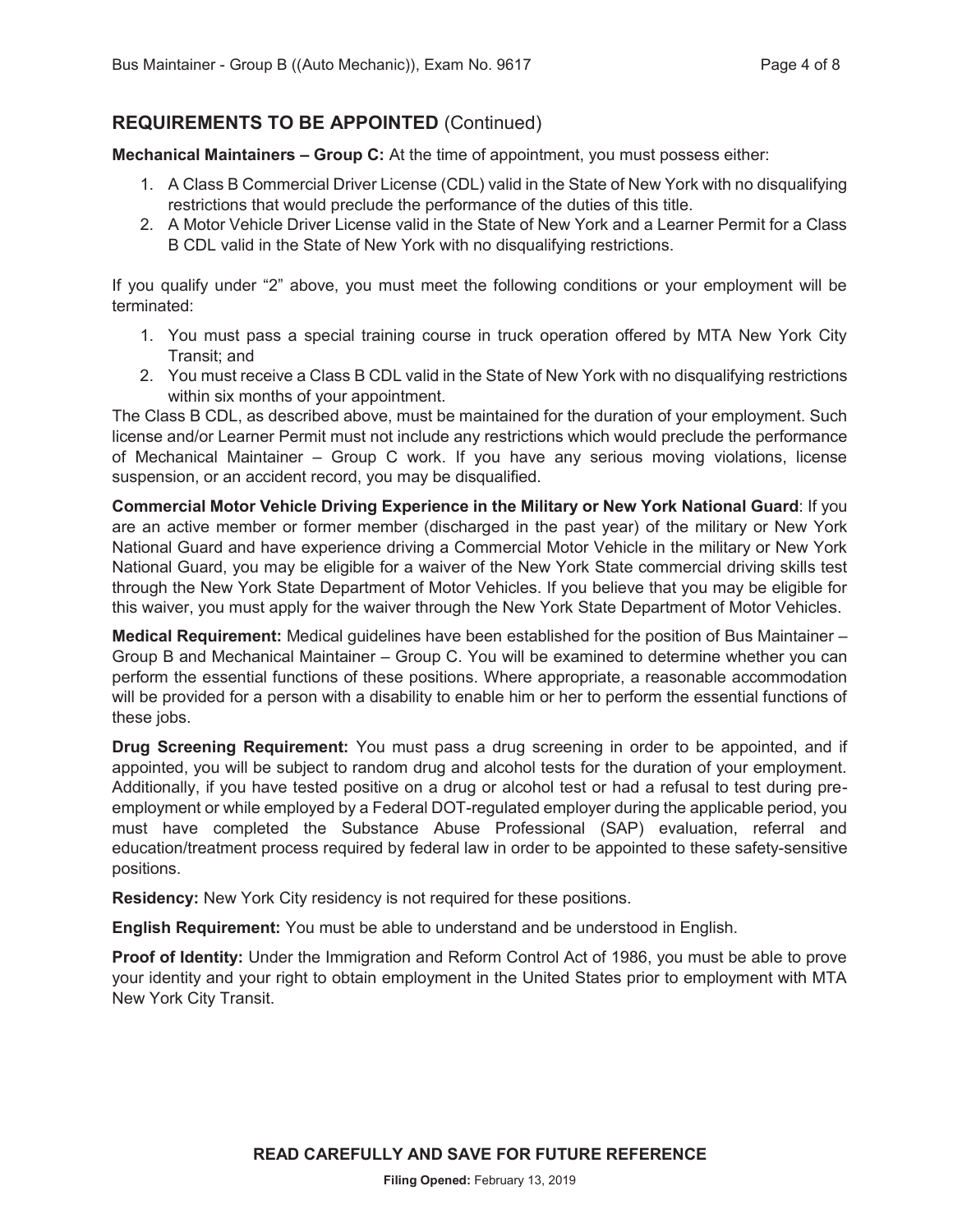# **HOW TO OBTAIN AN APPLICATION**

During the application period, you may obtain an *Application* for this examination online at http://mta.info/nyct/hr/appexam.htm or in person at the MTA Exam Information Center as indicated below.

**MTA Exam Information Center:** Open Monday through Friday, from 9 AM to 3 PM, in the lobby at 180 Livingston Street, Brooklyn, New York. Directions: take the A, C, F or R trains to the Jay Street-Metro Tech Station, or the 2, 3, or the G train to the Hoyt Street Station. The MTA Exam Center will be closed on Monday, February 18, 2019 in observance of Presidents Day.

# **HOW TO SUBMIT AN APPLICATION AND PAY THE APPLICATION FEE**

If you believe you meet the requirements in the "How to Qualify" section, submit an application online unless you are requesting a Fee Waiver. Applicants who wish to request a Fee Waiver should refer to the "How to Submit an Application When Requesting a Fee Waiver" section below. *Applications* will **not** be accepted in person.

#### **Online Applications**:

- 1. Apply using http://mta.info/nyct/hr/appexam.htm by the last day of the application period.
- 2. Log into your existing account or create a new account online to apply.
- 3. Follow the steps to submitting an application.
- 4. A confirmation number will appear on the same page after submitting your Application.
- 5. Below the confirmation number, a Pay Examination Fee button will appear for you to click to open the payment page.
- 6. A major credit card or a bank card associated with a bank account must be used when paying the application fee.
- 7. You will be sent a confirmation email after you submit payment for the application fee.

Save your confirmation numbers for future reference and proof of filing an *Application.*

Computers with internet access are available on a limited basis at branches of the New York Public Library, the Brooklyn Library and the Queens Library to patrons with a valid library card.

**Application Fee:** This fee is generally not refundable. Under special circumstances, you may be entitled to a refund. You should refer to the Department of Citywide Administrative Services ("DCAS") General Exam Regulations to determine if you are entitled to a refund prior to requesting a refund. You can refer to the bottom of the last page of the Notice of Examination for instructions on how to obtain a copy of the DCAS General Exam Regulations.

# **HOW TO SUBMIT AN APPLICATION WHEN REQUESTING A FEE WAIVER**

Applicants who wish to request a fee waiver must obtain an *Application* in person at the MTA Exam Information Center as indicated above and must submit the *Application* and required forms by mail to the address in the "Correspondence" section below **by the last day of the application period**.

MTA New York City Transit will not accept *Applications* in person. Additional information on how to request an application fee waiver is available with the *Application.*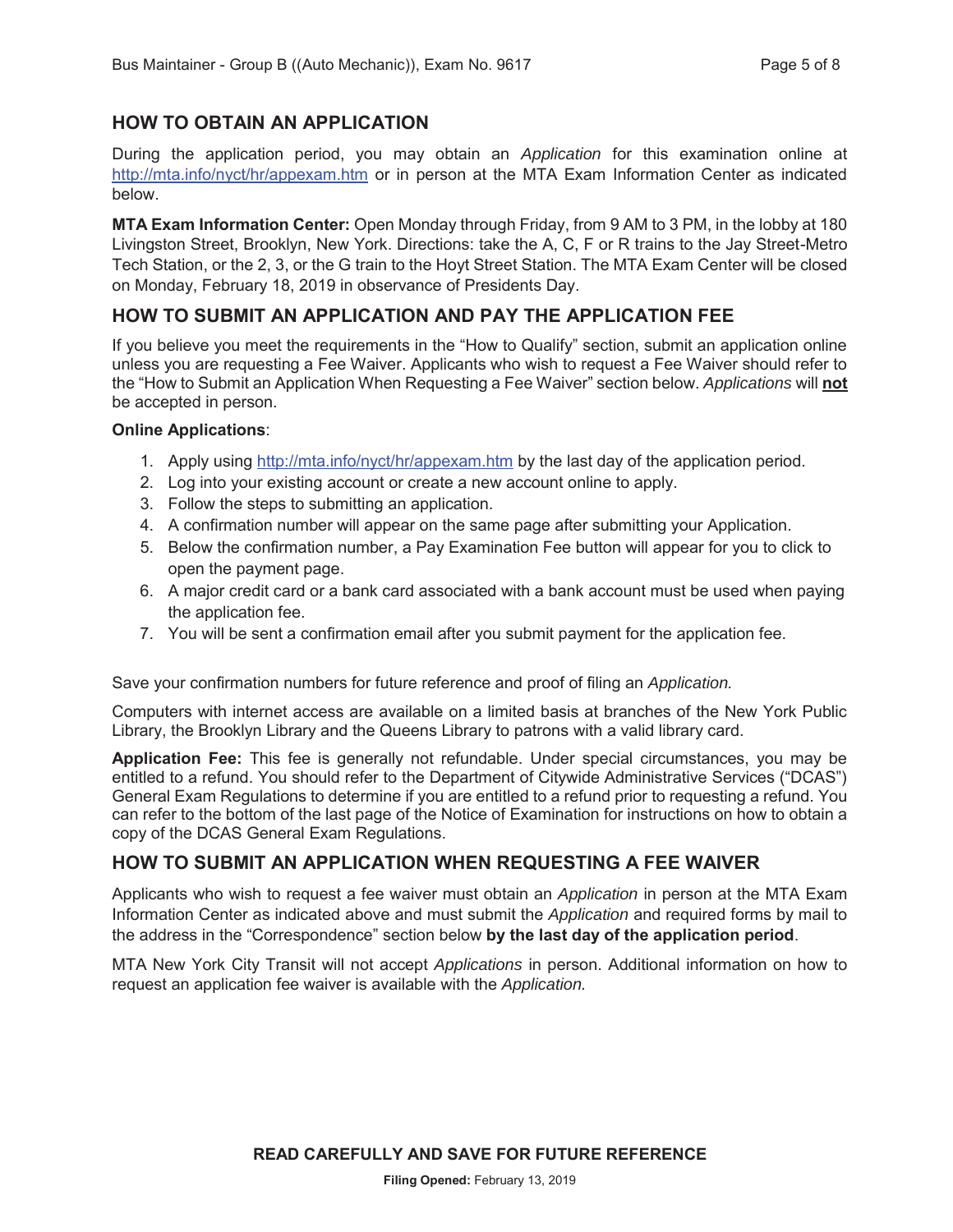#### **ADMISSION LETTER**

An *Admission Letter* will be mailed to you about 10 days before the first date of the multiple-choice test. If you do not receive an *Admission Letter* at least 4 days before this date, you may obtain a duplicate letter at the MTA Exam Information Center (as indicated above). A paper copy of the *Admission Letter* is your ticket for admission to the test.

Applicants **must** keep their mailing address **up to date**. Please refer to the Correspondence section below for instructions on how to update your address and other contact information.

#### **THE TEST**

You will be given a qualifying multiple-choice test and a competitive practical skills test. You must achieve a score of at least 70% to pass each test. Only those who pass the qualifying multiple-choice test will be called to take the practical skills test. Your score on the practical test will determine 100% of your final score.

Veterans' or Disabled Veterans' Credit will be granted only to eligible passing candidates who request that such credit be applied. Veterans' or Disabled Veterans' Credit should be requested at the time of application, but **must** be requested before the date the eligible list is established. Claims for Veterans' or Disabled Veterans' Credit cannot be made once the eligible list is established.

The qualifying multiple-choice test may include questions on the maintenance, troubleshooting and repair of buses, automobiles and trucks, including their engines, transmissions, running gears, airconditioning, and electrical and mechanical accessories; proper selection and use of materials, machinery and tools of the trade; safe and efficient work practices; reading and interpreting specifications and drawings; related mathematical calculations; record keeping; and other related areas.

The competitive practical skills test may be designed to measure your ability to use tools; read schematics; install, repair, and adjust vehicle components; and troubleshoot and repair electrical components using meters and other equipment.

#### **TEST ADMINISTRATION GUIDELINES**

**Warning:** You are not permitted to enter the test site with cellular phones, smart watches, beepers, pagers, cameras, portable media players, or other electronic devices. Calculators are permitted; however, they must be hand-held, battery or solar-powered, numeric only. Calculators with functions **other than** addition, subtraction, multiplication and division **are prohibited.** Electronic devices with an alphabetic keyboard, word processing, or data recording capabilities, such as planners, organizers, etc., are prohibited. If you use any of these devices in the building at any time before, during, or after the test, you may **not** receive your test results, your test score may be nullified, and your application fee will **not** be refunded.

You may not have any other person, including children, present with you while you are being processed for or taking the test, and no one may wait for you inside of the test site while you are taking the test.

**Required Identification: You are required to bring one (1) form of valid (non-expired) signature and photo bearing identification to the test site**. The name that was used to apply for the exam must match the first and last name on the photo ID. A list of acceptable identification documents is provided below**. If you do not have an acceptable ID, you may be denied testing.** Acceptable forms of identification (bring one) are as follows: State issued driver's license, State issued identification card, US Government issued Passport, US Government issued Military Identification Card, US Government issued Alien Registration Card, Employer Identification Card with photo, IDNYC, or Student Identification Card with photo.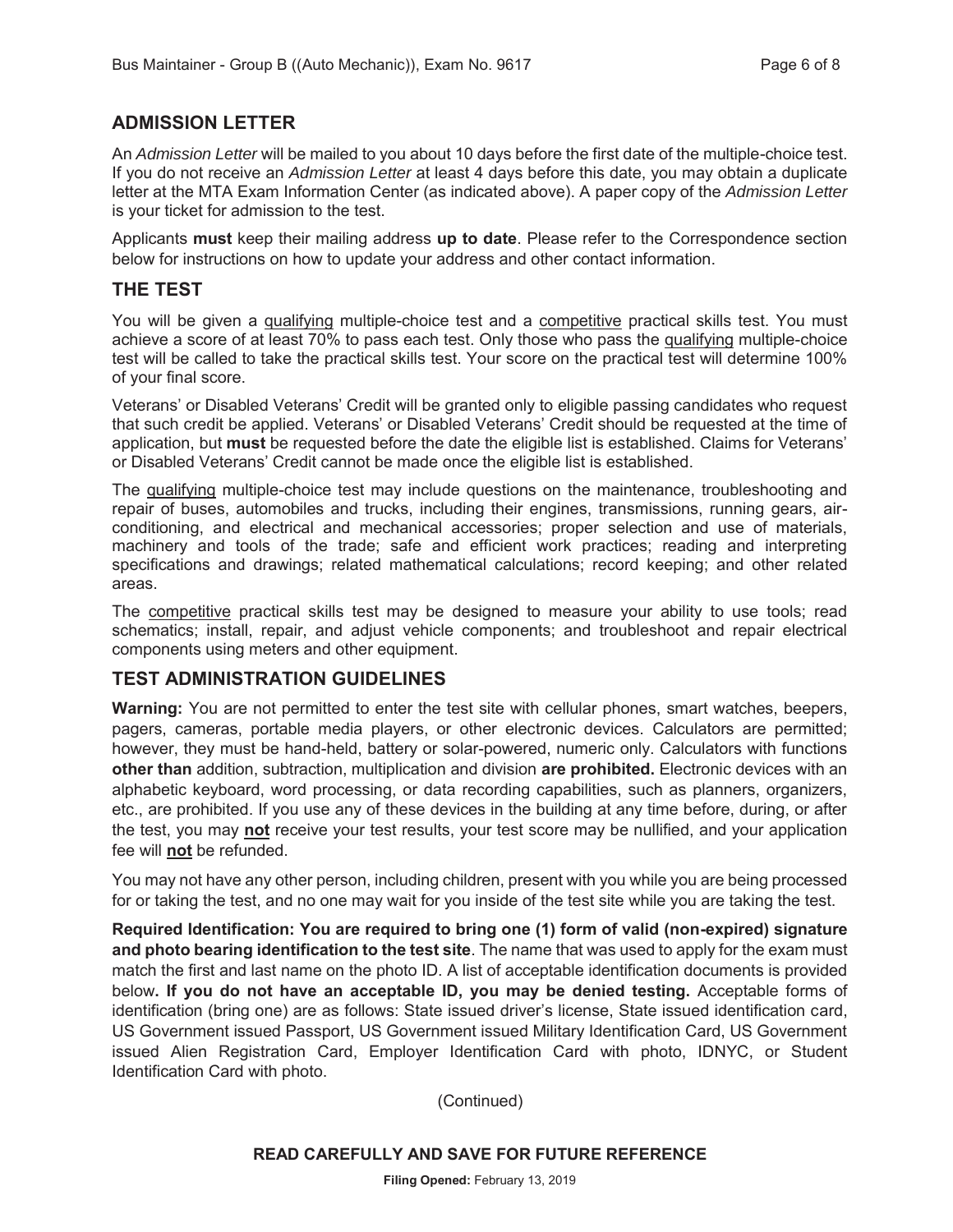# **TEST ADMINISTRATION GUIDELINES** (Continued)

Leaving: You must leave the test site once you finish the test. If you leave the test site after being fingerprinted but before finishing the test, you will not be permitted to re-enter. If you disregard this instruction and re-enter the test site, you may not receive your test results, your test score may be nullified, and your application fee will not be refunded.

# **THE TEST RESULTS**

If you meet the education and experience requirements and pass the qualifying multiple-choice test and the competitive practical skills test, your name will be placed in final score order on an eligible list and you will be given a list number. You will be notified by mail of your test results. You will be considered for appointment when your name is reached on the eligible list.

#### **SPECIAL ARRANGEMENTS**

**Special Test Accommodations:** If you plan to request special testing accommodations due to disability or an alternate test date due to your religious belief, follow the instructions included with your *Application* and mail your request to the address found in the "Correspondence" section below no later than 30 days prior to the first scheduled test date.

**Make-Up Test:** You may apply for a make-up test if you cannot take the test on the scheduled date for any of the following reasons:

- 1. Compulsory attendance before a public body;
- 2. On-the-job injury or illness caused by municipal employment where you are an officer or employee of the City;
- 3. Absence from the test within one week after the death of a spouse, domestic partner, parent, sibling, child, or child of a domestic partner where you are an officer or employee of the City;
- 4. Absence due to ordered military duty;
- 5. A clear error for which MTA New York City Transit is responsible; or
- 6. A temporary disability, pregnancy-related, or child-birth related condition preventing you from taking the test.

To request a make-up test, mail your request with your documentation of special circumstances to the address found in the "Correspondence" section below within 60 days of your scheduled test date or make the request within 90 days after performing ordered military duty.

## **ADDITIONAL INFORMATION**

**Promotion Examination:** A promotion examination for this title is being held for eligible MTA New York City Transit employees. The names appearing on the promotion list will be considered first in filling vacancies with MTA New York City Transit.

**Training:** Candidates hired as Bus Maintainer – Group B will be required to complete and pass all parts of a training course in bus maintenance operations as a condition of passing probation. If you do not successfully complete this training course, you will be terminated